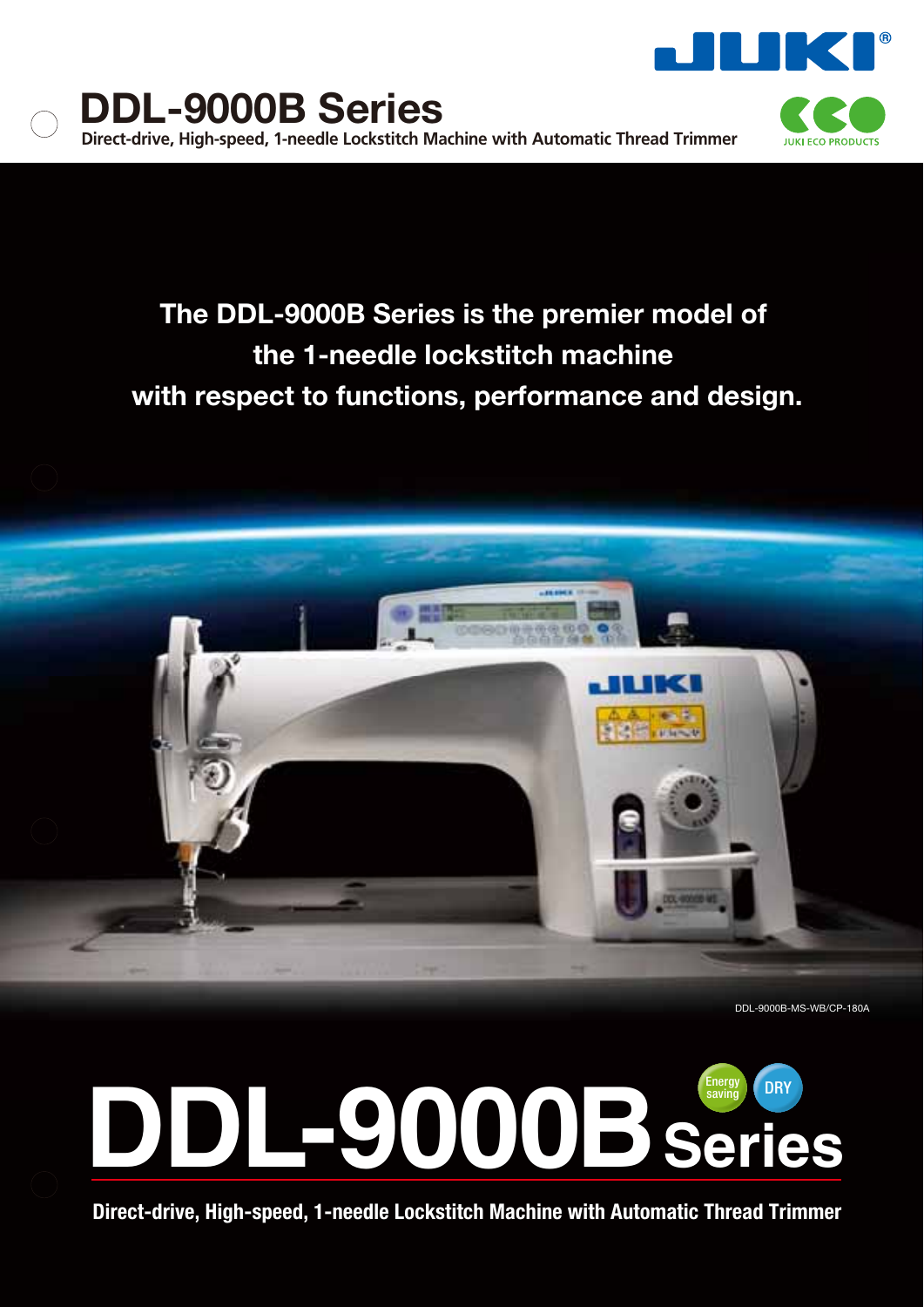# **This 1-needle lockstitch machine is JUKI's highly advanced model provided with a thread trimmer which operates at the highest speed of its kind, a mechanism which promises silent operation and various technical features which promise power saving.**

**JUKI pursues the highest seam quality, highest productivity, easiest operation and smallest power consumption at all times.** 

**Now, JUKI has launched its cutting-edge 1-needle lockstitch machine which is a successor model of the DDL-9000 and DDL-9000A. The DDL-9000B is the top of the line lockstitch machine developed by JUKI, a company which always strives toward the achievement of genuine quality.**



**JUKI ECO PRODUCTSThe DDL-9000B is an eco-friendly product which complies with JUKI ECO PRODUCTS standards for protecting the environment.** ●**This sewing machine reduces power consumption by 15% as compared with the conventional models.** ●**The sewing machine satisfies the requirements stipulated in the "Juki Group Green Procurement Guidelines\*. " And it certainly complies with the RoHS Directive\*.** ●**The DDL-9000B uses more common parts than the conventional models. In addition, the total number of parts has been reduced by 15%.** ●**The mass ratio of unrecyclable parts has been reduced by 4% and the mass of the product has been reduced by JUKI ECO PRODUCTS 14% as compared with the conventional models.** For details of JUKI ECO PRODUCTS, refer to : http://www.juki.co.jp/eco\_e/index.html

\* The RoHS Directive is an EU Directive limiting the use of 6 hazardous substances (lead, hexavalent chromium, mercury, cadmium, PBB and PBDE) in electrical and electronic equipment.<br>The Juki Green Procurement Guideline is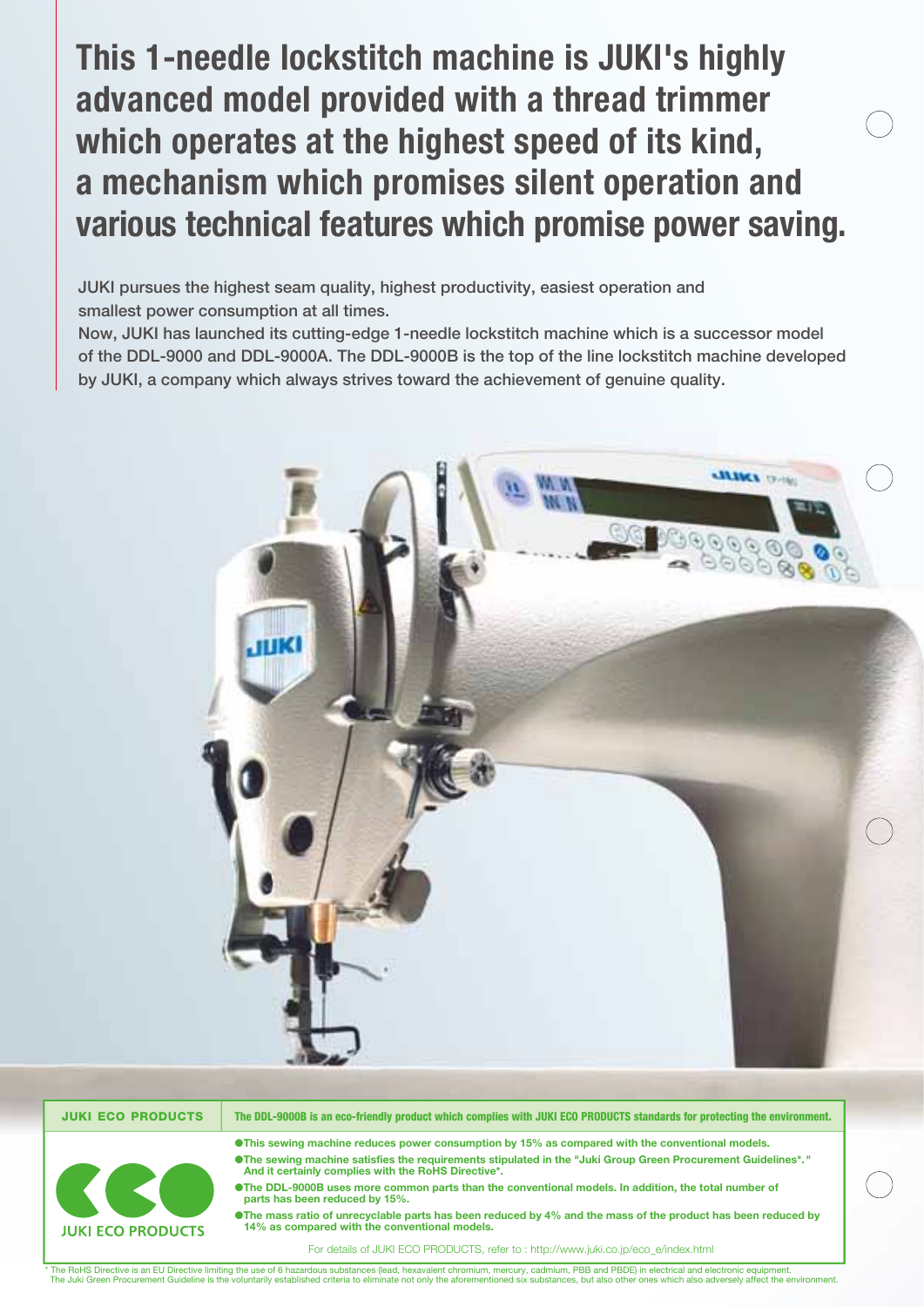# **DDL-9000B Series**

## **Direct-drive, High-speed, 1-needle Lockstitch Machine with Automatic Thread Trimmer**

**The line-up of the DDL-9000B series in terms of lubricating method of the machine head consists of: S: Minute-quantity lubrication, M: Semi-dry head type and D: Fully-dry head type.** 

**All of the three machine head types are friendly to the environment since they prevent oil stains and minimize the quantity of stain remover used. Select one of the three different machine heads according to your sewing applications.**

## **DDL-9000B-S Max. sewing speed: 5,000sti/min** Minute-quantity lubrication type S<sub>S</sub>

#### **The sewing speed of 5000sti/min, which is the highest speed of any direct-drive lockstitch machines, contributes to increased productivity.**

The DDL-9000B-S is the standard model developed with the emphasis on durability. It produces seams with consistency when run at speeds which falls in the range of the highest sewing speeds.



· The needle bar and thread take-up components are lubricated with the minimum required quantity of oil. For the hook section, the standard method of lubrication is employed.

## **DDL-9000B-M Max. sewing speed: 5,000sti/min** Semi-dry head type M

#### **Sewing work free from oil stains by means of our leading-edge dry-head technology.**

With the advanced dry technology of enabling operation without being lubricated, a frame which does not need lubrication has been developed. It is provided with not only a high-speed sewing capability, but also a safety feature for preventing oil stains.



· The needle bar and thread take-up components are not lubricated. · For the hook section, the standard method of lubrication is employed. icated

## **DDL-9000B-D Max. sewing speed: 4,000sti/min** Fully-dry head type D

#### **The machine prevents the material being sewn from being stained with oil.**

As its designation indicates, the dry-head type machine ensures convenience of use by totally preventing the oil from staining the material being sewn. The machine wholly contributes to improved quality of finished products.



· The section around the needle bar, the thread take-up lever and the hook are not lubricated.

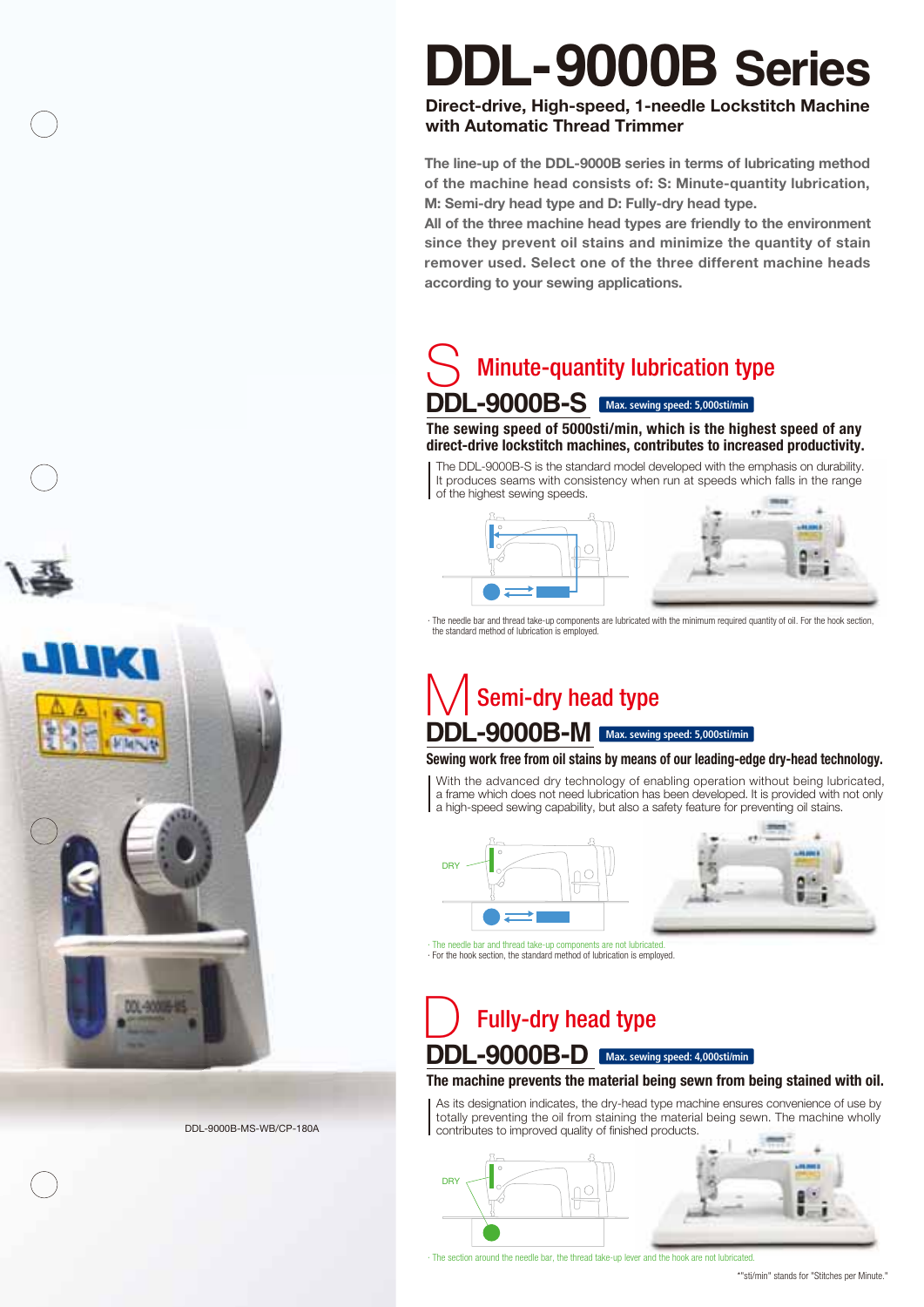#### The sewing machine reduces power consumption with its advanced energy-saving techniques.

#### **The latest compact-size servomotor has been adopted.**

The DDL-9000B has adopted the latest compact-size servomotor as its driving source. This latest compact-size servomotor is an energy-saving, highly efficient motor which is able to run under a high torque and has a broader range of speed. In addition, the servomotor is installed with a direct-drive system to transmit the motor power directly to the sewing machine, thereby achieving improved power-consumption saving, quicker response, quicker startup, increased accuracy of the stop position and stronger material penetrating force of the needle.

#### **Example 1** The new model control box, which energy-saving mode is provided.

The new model control box SC-920, which consists of an energy-saving mode, has been developed. This control box is the first one which provides an energy-saving mode for the sewing machine. The power consumption during standby, when the motor is at rest, is reduced by approximately 20%.

In addition, abundantly incorporated state-of-the-art energy-saving features such as a compact-in-size solenoid for the auto-lifter (optional) allow the DDL-9000B to reduce power consumption, to increase productivity and to be friendly to the environment.

### **Energy-saving mode is provided**

#### **Comparison of power consumption**

When the sewing machine availability factor is 25%, the DDL-9000B reduces power consumption by 70% or more as compared with the conventional model incorporating a V-belt type electronic stop motor, by 20% or more as compared with the conventional model incorporating a V-belt type servomotor, or by 15% as compared with its predecessor model (DDL-9000A).





#### Further evolved

**Dry technology**  $\longrightarrow$  Oil stains on the material being sewn are reduced, thereby improving product quality.

The advanced dry technology helps prevent oil stains on the material being sewn. The main source of oil stains is the frame. The semi-dry head type sewing machine comes with a frame which does not need lubrication. The fully-dry head type sewing machine is an even further evolved dry-head type which comes with a frame and a hook section which do not need lubrication.

The needle bar mechanism is finished with a special surface treatment (DLC, Diamond Like Carbon Coating) and uses JUKI's unique special grease for lubrication. Grease-filled bearings have been adopted for the sections requiring bearings.

The frame mechanism of the sewing machine demonstrates superb durability even with no oil. Oil stains on the material being sewn are reduced. As a result the frequency of stain removal work or re-sewing work is dramatically reduced, thereby improving the finished quality of the product.



#### Needle bar finished with a special surface treatment

#### Further evolved

#### **Design for achieving silent operation** ——— The operating noise generated by the mechanisms is reduced, helping reduce operator fatigue.

One of the eternal challenges of a sewing plant is the improvement of the work environment. One of the factors to be improved is noise within the plant. The DDL-9000B 1-needle lockstitch machine is the sewing machine which is used most frequently in the sewing plant. For this reason, the noise generating mechanisms have been attuned to eliminate any harsh noise.

The major sources of noise are the one-touch type reverse feed device, the wiper and the auto-lifter, which have been designed aiming at the reduction of noise. The resulting mechanisms' operating noise is reduced, thus helping reduce operator fatigue.





One-touch type reverse feed device Appearance configuration of the DDL-9000B when the auto-lifter Wiper AK-141 (optional) is installed



**The latest compact-size servomotor**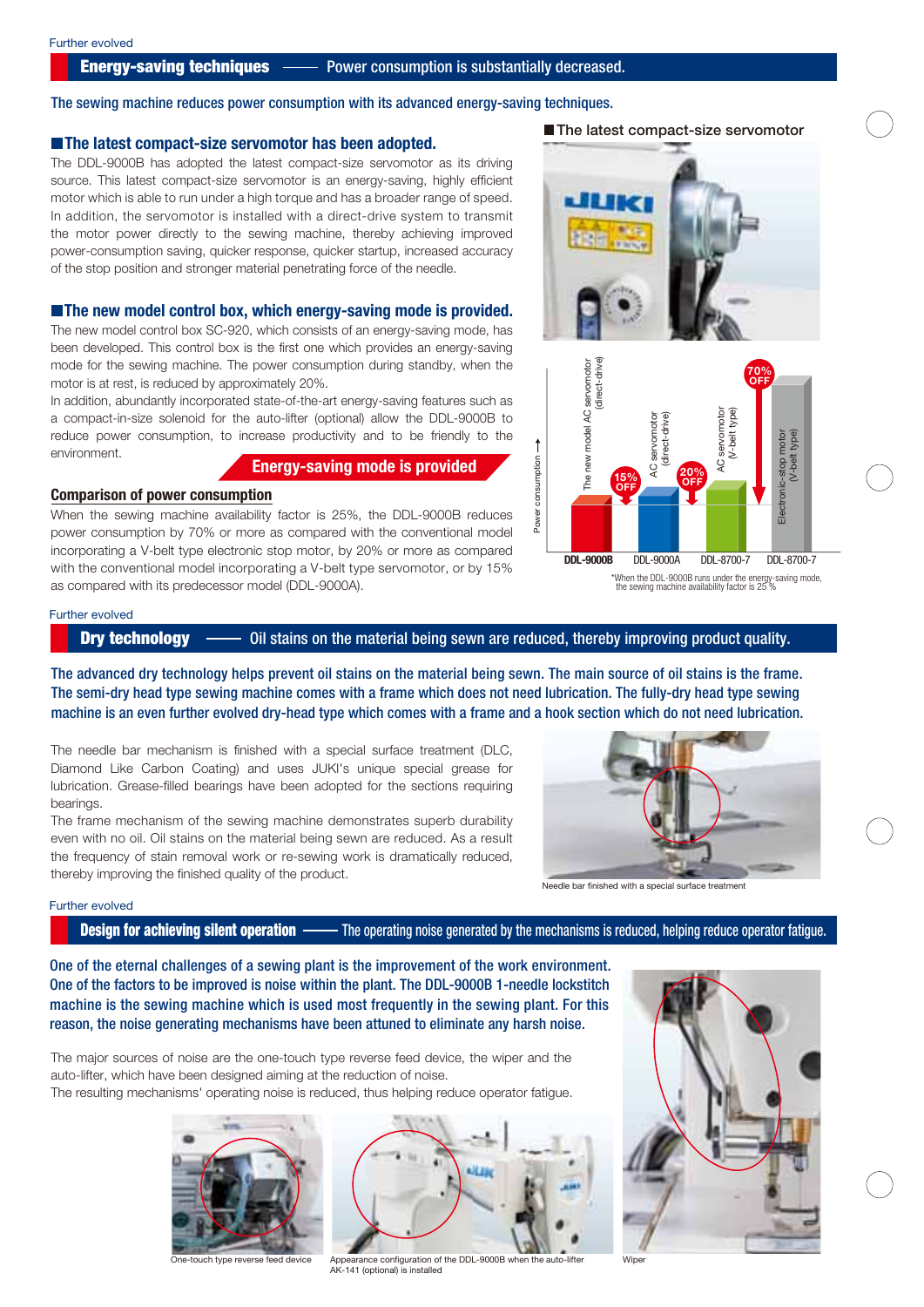**Thread trimming mechanism** ——— Thread trimming speed has been doubled or more that of the conventional model!

Analysis of operator work has revealed that the working rhythm substantially affects the productivity.Based on the aforementioned fact, JUKI focused on the thread trimming speed. By maximizing the thread trimming speed, the operating rhythm can be improved.

The DDL-9000B trims thread at least two times faster than the conventional thread trimmer, thanks to the improved thread-trimmer driving mechanism. This improves the responsiveness of the sewing machine during changeovers between sewing and thread trimming operations.

The length of time elapsing from thread trimming at the end of sewing to the start of a subsequent operation can be shortened, thereby improving operator rhythm.

> **Thread trimming speed has been doubled or more that of the conventional mode**



#### Further evolved

**Production support function** —— The operation panel is provided with a production support function.

Two different operation panels, the CP-18A and CP-180A are applicable to the DDL-9000B. Both operation panels are provided with the production support function.

The production support function actually consists of three different functions (six different modes), which are the output control function, operation measuring function and bobbin counter function. Each with its own production support effect. An appropriate function (mode) can be selected as required. The parameter setting can be done on the panel located on the top of the sewing machine, thereby helping reduce operator fatigue during setup changing.

#### $\blacksquare$  Output control function

#### **Target No. of products display mode/Target-actual result difference display mode**

- Under the target No. of products display mode, the target number of products and the actual number of products produced according to the work hours are displayed.
- In the under target-actual result difference display mode, the difference between the target number of products and the actual number of products produced is displayed.

Since operators are able to work while checking their actual number of products on the panel at all times, they can strengthen their sense of purpose of achieving the target, thereby increasing productivity. Operators can visually check the progress of their work in real time, leading to the early detection of any problems and the execution of early corrective measures.

#### $\blacksquare$  Operation measuring function

#### **Sewing machine availability display mode/Pitch time display mode /Average speed of stitch display mode**

- Under the sewing machine availability display mode, the average sewing machine availability in the previous cycle and the current cycle is displayed.
- Under the pitch time display mode, the average process machining time in the previous cycle and the current cycle is displayed.
- Under the average speed of stitch display mode, the accumulated speed of stitch in the previous cycle and the current cycle is displayed.

Since the sewing machine operation status, pitch time (process machining time), can be automatically measured, process analysis, line arrangement and confirmation of facility efficiency can be obtained with ease. As a result, the man-hours required for production control are reduced.

#### **E** Bobbin counter function  **Bobbin counter display mode**

The operator is notified that the bobbin needs to be replaced before the bobbin thread runs out.

**Production support function is provided**

#### **CP-180A**



#### **CP-18A**



#### **The CP-180A is recommended if you use the DDL-9000B for a difficult sewing process.**

The CP-180 is recommended for sewing difficult-to-sew materials, hard-to-sew parts or for processes in which lots of setup changes are required. With the CP-180A, in addition to the functions of the CP-18A, the speed of stitch adjustment, ON/OFF of the automatic thread trimmer, automatic reverse stitching, double-reverse stitching, constant-dimension sewing, rectangular stitching and multi-layer stitching can be changed over with a finger-tip control, thereby substantially reducing the length of time required for setup changing.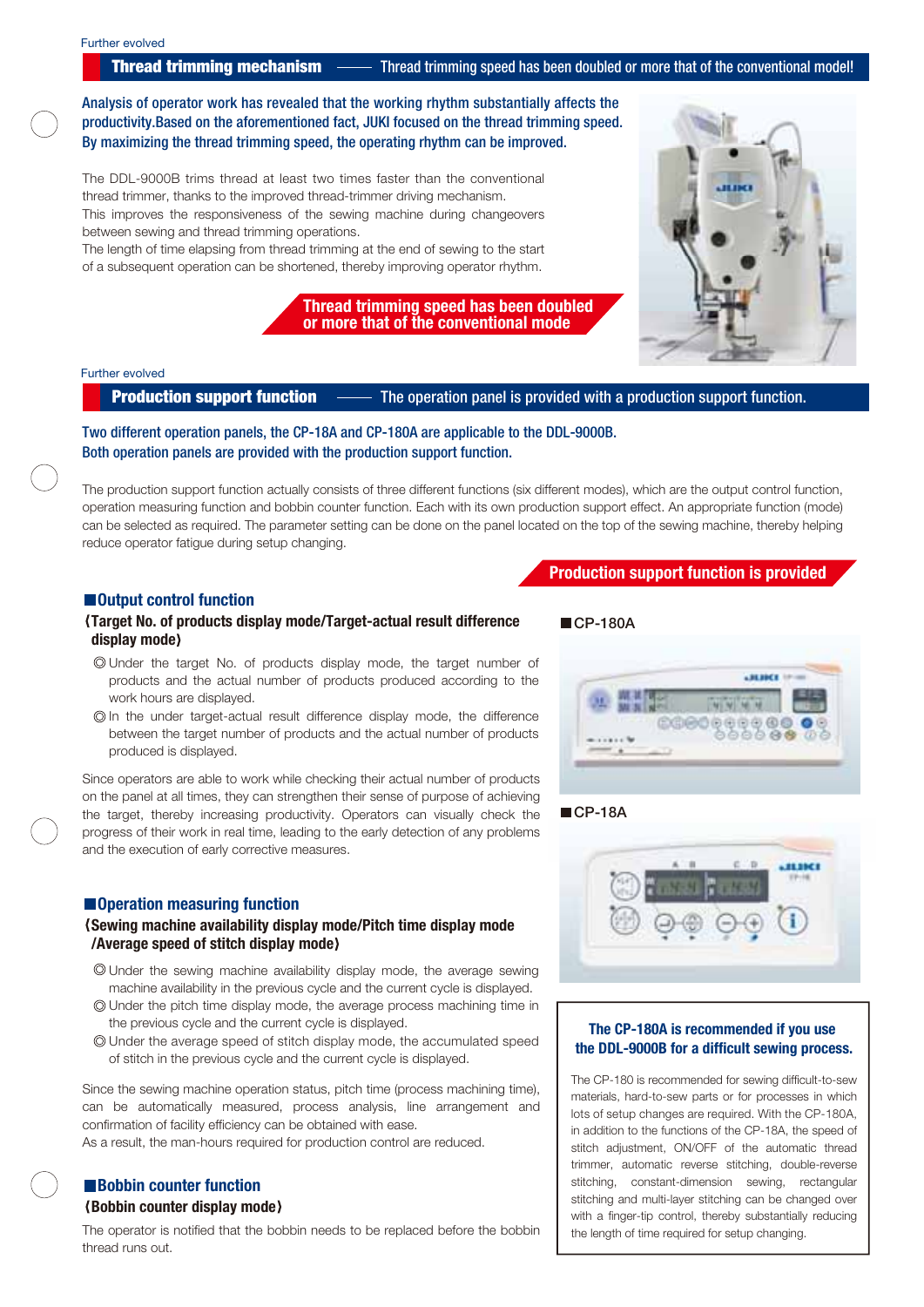## **OPTIONS**

#### **Optional switch: 23632656**

The switch is mounted above the one-touch type reverse feed switch. With this handy switch, the operator is able use various functions with ease. The switch is helpful especially in standing work.

With the option switch, the operator

can select one of various optional features, which include the needle up/down compensation, 1-stitch compensation, reverse-stitch compensation, auto-lifter, thread trimming, and cancellation of automatic reverse stitching at the ending of sewing.

#### **Micro-lifter: 40056622**



#### **Non-lubricated hook: 22890206 Non-lubricated hook: 22890404 (with a needle guard)**

The hook is used with the lubrication stopped, thereby preventing oil stains. The non-lubricated hook has a lace made of special plastic.

(provided as standard for the fully-dry head type)

The following two parts must be added to enable use of the non-lubricated hook in semi-dry head type machines or minute-quantity lubrication type machines.

Hook driving shaft stop-plug screw : 11079506 O-ring : RO036080200



#### **Auto-lifter AK-141 (foot-pedal type):40089370**

The auto-lifter is a device for automatically lifting the presser foot (by the knee). It is helpful also in standing work.



#### **Non-rotary bobbin**

The non-rotary bobbin eliminates irregular stitches which have a tendency to occur at some sewing speeds



and bobbin-thread tension fluctuations which have a tendency to occur according to the bobbin thread remaining on the hook. Since the bobbin thread is fed without rotating the bobbin, the bobbin never idles.

The non-rotary bobbin requires an exclusive hook, bobbin and bobbin case.

#### **Lubricated hook C: 11141355**

As compared with the regular hook, the lubricated hook C has a structure which has been designed giving a higher priority to the high-speed sewing capability. The hook has a Non-lubricated hook and shaper blade point which is provided busicated hook C with a needle guard.



#### **Lubricated hook K: 23621303**

The hook is effective when used in processes for sewing rigid parts of fabric with a thin needle (such as a foundation sewing process). The hook has a hard blade point which is provided with a needle guard.

(applicable needle count: #8 to #10)

## **ADAPTABLE RANGE OF SEWING**



**The sewing range in which the machine can sew with the factory-attached standard gauge**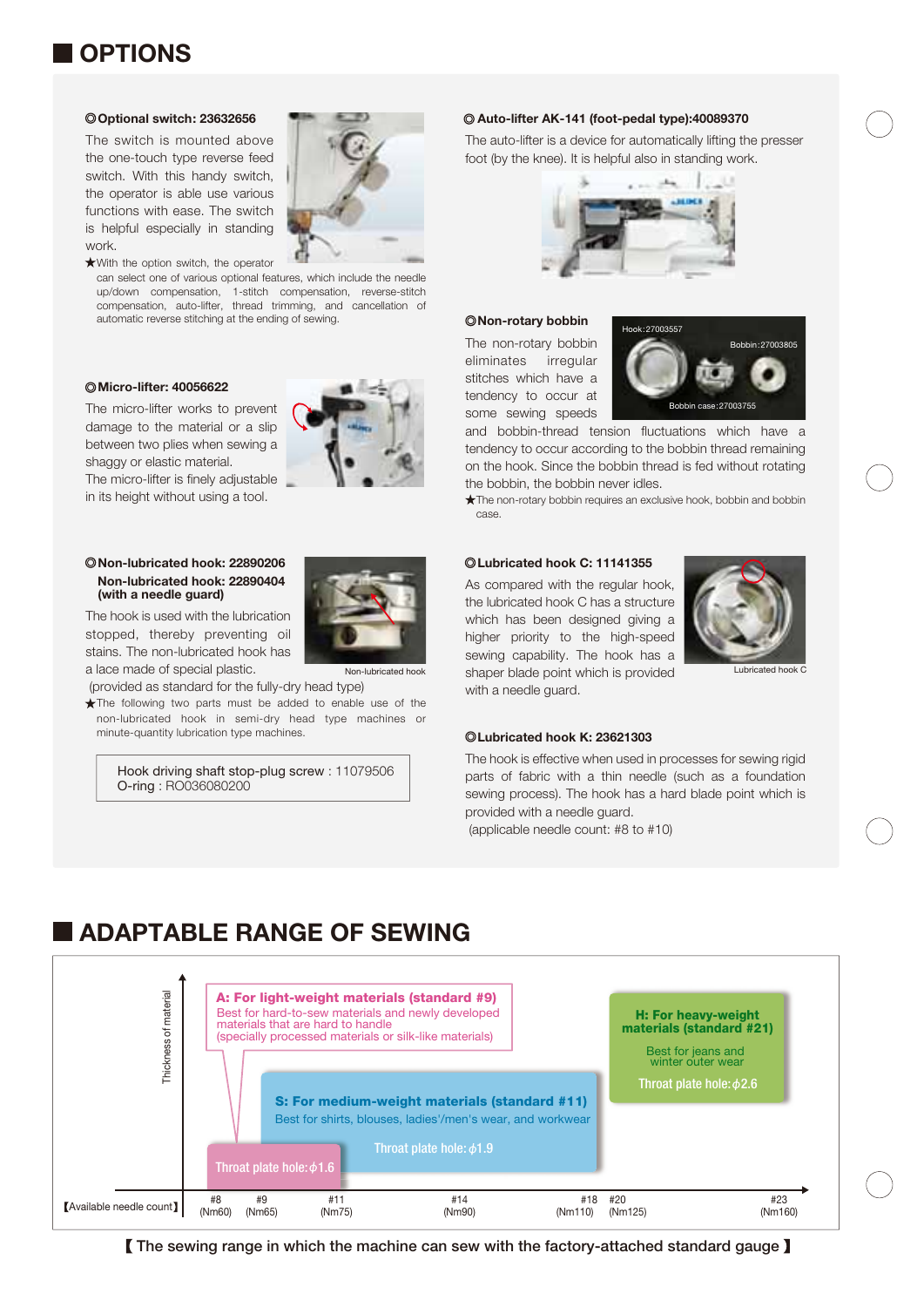## **I SPECIFICATIONS**

| <b>Model name</b>                  | <b>DDL-9000B-SS</b>                                                                             | <b>DDL-9000B-SH</b>                       | <b>DDL-9000B-MA</b>                                    | <b>DDL-9000B-MS</b>                        | <b>DDL-9000B-DS</b> |
|------------------------------------|-------------------------------------------------------------------------------------------------|-------------------------------------------|--------------------------------------------------------|--------------------------------------------|---------------------|
| <b>Application</b>                 | Medium-weight                                                                                   | Heavy-weight                              | Light-weight                                           | Medium-weight                              | Medium-weight       |
| Lubrication                        | Minute-quantity lubrication                                                                     |                                           | Semi-drv                                               |                                            | Fully-dry           |
| Lubricating oil                    | JUKI Machine Oil 7 (equivalent to ISO VG7)                                                      |                                           |                                                        |                                            |                     |
| Max. sewing speed                  | 5,000sti/min*                                                                                   | 4,500sti/min*                             | 5,000sti/min*                                          | 5,000sti/min*                              | 4,000sti/min*       |
| Max. stitch length                 | 5mm <sup>*</sup>                                                                                |                                           | 4 <sub>mm</sub>                                        | $5mm*$                                     |                     |
| Needle bar stroke                  | 30.7mm                                                                                          | 35 <sub>mm</sub>                          | 29mm                                                   | 30.7mm                                     |                     |
| Feed dog height                    | 0.8 <sub>mm</sub>                                                                               | 1.2mm                                     | 0.8 <sub>mm</sub>                                      |                                            |                     |
| <b>Needle</b>                      | $DBx1(\#11)$<br>#9~18<br>(Nm65~110)                                                             | DB×1(#21)<br>$#20 \sim 23$<br>(Nm125~160) | $DB \times 1$ (#9)<br>$#8 \sim 11$<br>$(Nm60 \sim 75)$ | $DBx1(\#11)$<br>$#9 \sim 18$<br>(Nm65~110) |                     |
| Lift of the presser foot           | By hand: 5.5mm, By knee: 15mm, Auto: 8.5mm                                                      |                                           |                                                        |                                            |                     |
| Size of bed                        | 517×178mm (distance from needle to machine arm: 303mm)                                          |                                           |                                                        |                                            |                     |
| <b>Bobbin thread winder</b>        | Built-in the machine head                                                                       |                                           |                                                        |                                            |                     |
| <b>Machine head drive</b>          | Compact AC servomotor (450W) that is directly connected to the main shaft (direct-drive system) |                                           |                                                        |                                            |                     |
| Automatic reverse feed function    | Provided as standard                                                                            |                                           |                                                        |                                            |                     |
| <b>Power consumption</b>           | 320VA                                                                                           |                                           |                                                        |                                            |                     |
| Gross package weight               | 51kg / 53kg (with AK-141)                                                                       |                                           |                                                        |                                            |                     |
| Net weight                         | Machine head: 38kg / 40kg (with AK-141), Control box: 3.2kg                                     |                                           |                                                        |                                            |                     |
| Outside dimensions of package (mm) | 713×313×767(0.171m <sup>3</sup> )                                                               |                                           |                                                        |                                            |                     |

\*The maximum sewing speed should be set at 4,000sti/min or less when the machine is used with a stitch length of more than 4mm. \*"sti/min" stands for "Stitches per Minute."

## **WHEN YOU PLACE ORDERS**

Please note when placing orders, that the model name should be written as follows:

#### **Machine head**



**DS**

Medium-weight

#### **Operation panel**

Fully-dry head type

**U**

Single-phase 200~240V (for China)